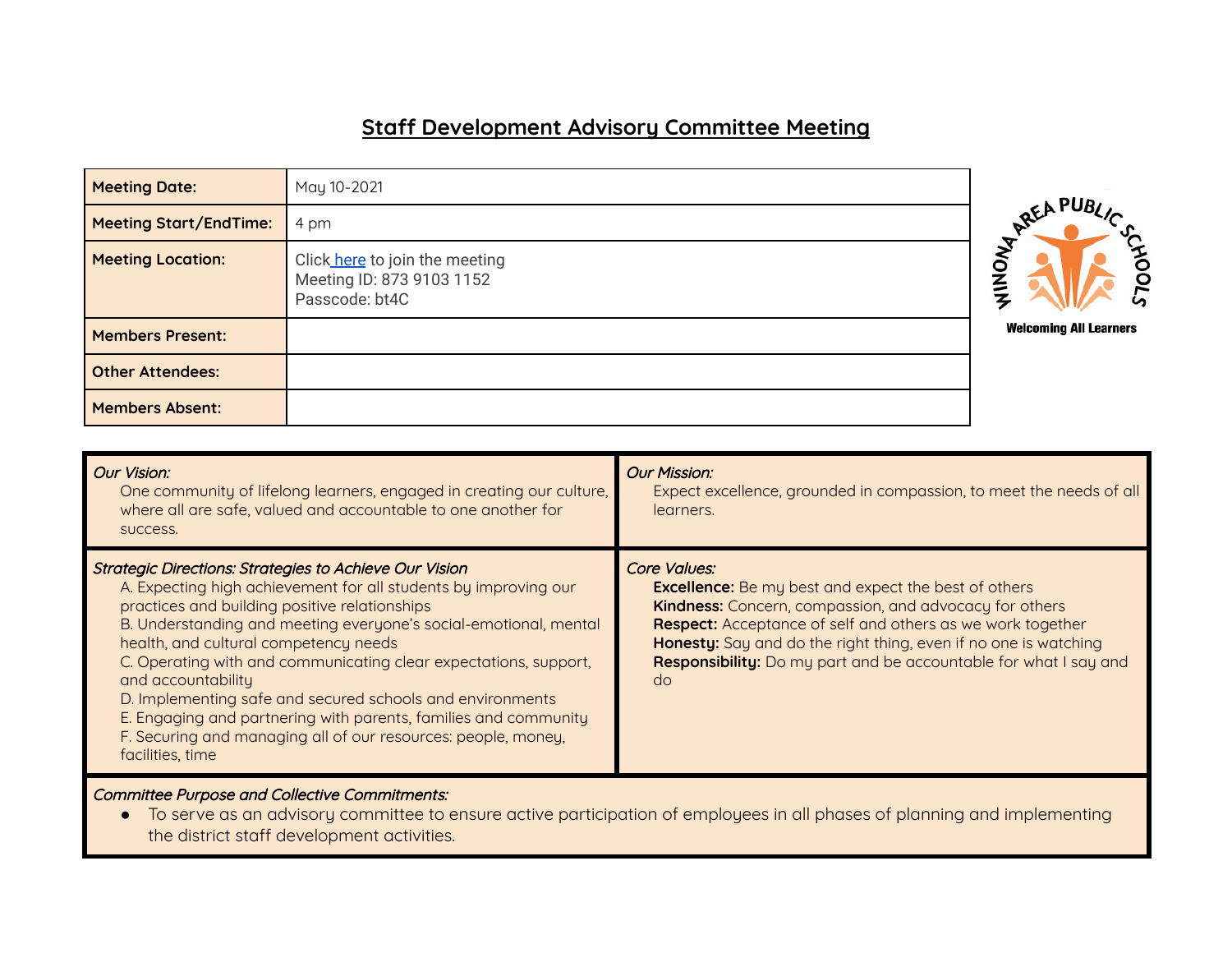- To create goals in alignment with the Minnesota legislative goals and the Winona Area Public Schools' goals for professional growth opportunities.
- To provide teachers and other district staff with individual and professional organizational growth and development opportunities to prepare them to provide excellent educational experiences for students and ultimately help them achieve the fundamental purpose of improving student learning.
- To plan a budget in alignment with the state statutes and local district policy and to monitor the expenditures on a regular basis.
- To review and monitor site professional development goals and to ensure the alignment of those goals with the district strategic directions and WBWF goals.

| Agenda Item:                     | Type:<br>(Procedural, Information,<br><b>Briefing, Action)</b> | Discussion/Action:<br>(Minutes)                                                                                                                                                                                                                                                                                                                                            | Person Responsible:<br>(Reports to<br>Superintendent) |
|----------------------------------|----------------------------------------------------------------|----------------------------------------------------------------------------------------------------------------------------------------------------------------------------------------------------------------------------------------------------------------------------------------------------------------------------------------------------------------------------|-------------------------------------------------------|
| Call to Order                    | Procedural                                                     |                                                                                                                                                                                                                                                                                                                                                                            |                                                       |
| <b>Approval of April Minutes</b> | <b>Action Item</b>                                             | $\blacktriangleright$                                                                                                                                                                                                                                                                                                                                                      |                                                       |
| <b>Budget report</b>             | Information                                                    | Pull monthly report at your level<br>$\bullet$                                                                                                                                                                                                                                                                                                                             |                                                       |
| Instructional Coach              | Information                                                    | Cost of IC \$92,097.61<br>$\bullet$                                                                                                                                                                                                                                                                                                                                        |                                                       |
| <b>Input Next Year</b>           | Information                                                    | District-Wide "Big Rocks"<br>$\bullet$<br>PLCs (SWOT)<br>$\circ$<br><b>n</b> Input/Ideas for next year<br>Culture Competency/Adult SEL/CLR<br>$\circ$<br>(Climate Cohort)<br><b>3 Signature Practices</b><br><b>Transforming Ed</b><br>Onward<br>MTSS - Example<br>$\circ$<br>Update (CAREI)-Center for Applied<br><b>Educational Improvements</b><br>2021-22 Tier 1 Focus |                                                       |